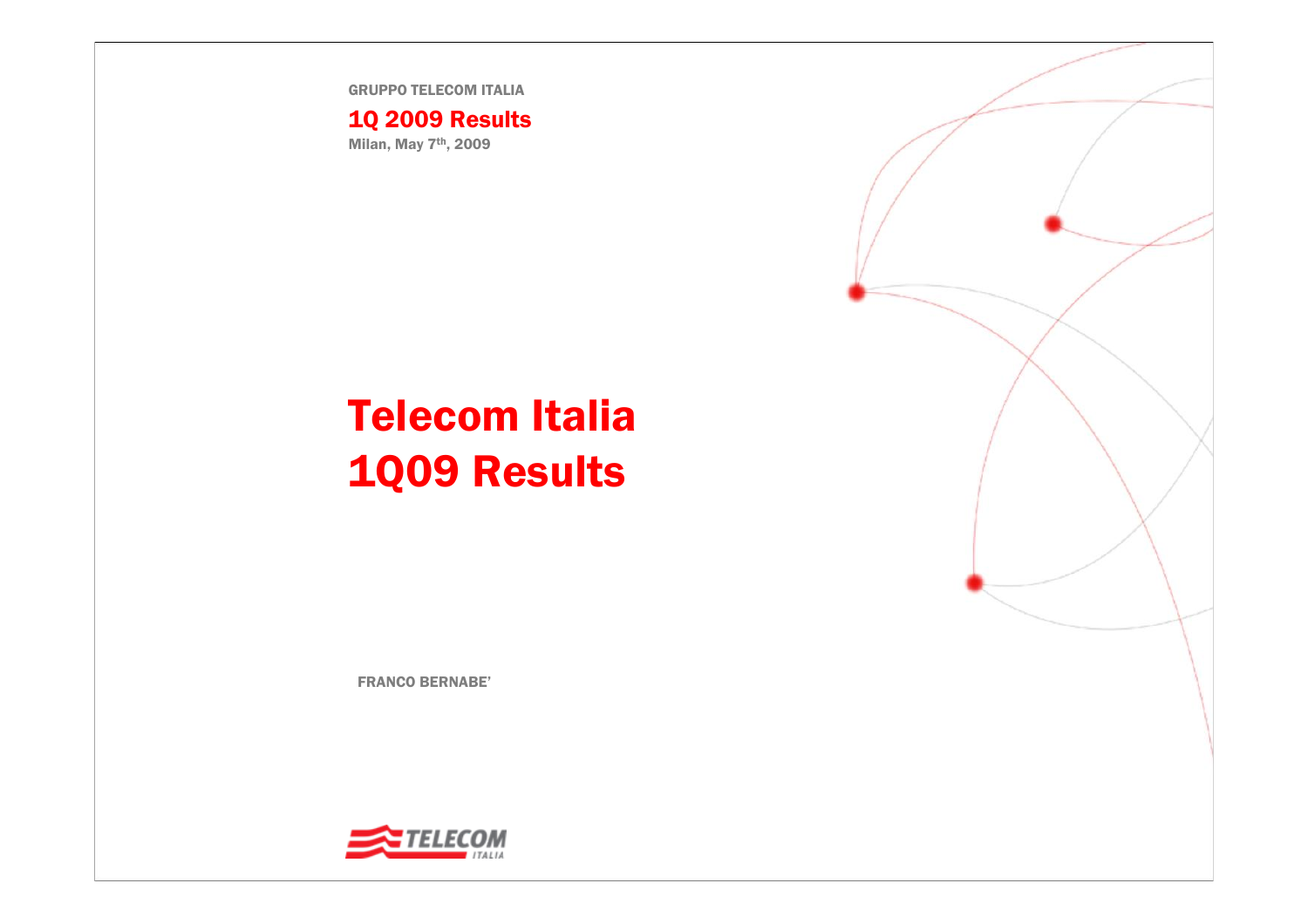## Safe Harbour

These presentations contain statements that constitute forward-looking statements within the meaning of the Private Securities Litigation Reform Act of 1995. These statements appear in a number of places in this presentation and include statements regarding the intent, belief or current expectations of the customer base, estimates regarding future growth in the different business lines and the global business, market share, financial results and other aspects of the activities and situation relating to the Company.

Such forward looking statements are not guarantees of future performance and involve risks and uncertainties, and actual results may differ materially from those in the forward looking statements as a result of various factors. Analysts are cautioned not to place undue reliance on those forward looking statements, which speak only as of the date of this presentation. Telecom Italia Spa undertakes no obligation to release publicly the results of any revisions to these forward looking statements which may be made to reflect events and circumstances after the date of this presentation, including, without limitation, changes in Telecom Italia Spa business or acquisition strategy or to reflect the occurrence of unanticipated events. Analysts and investors are encouraged to consult the Company's Annual Report on Form 20-F as well as periodic filings made on Form 6-K, which are on file with the United States Securities and Exchange Commission.

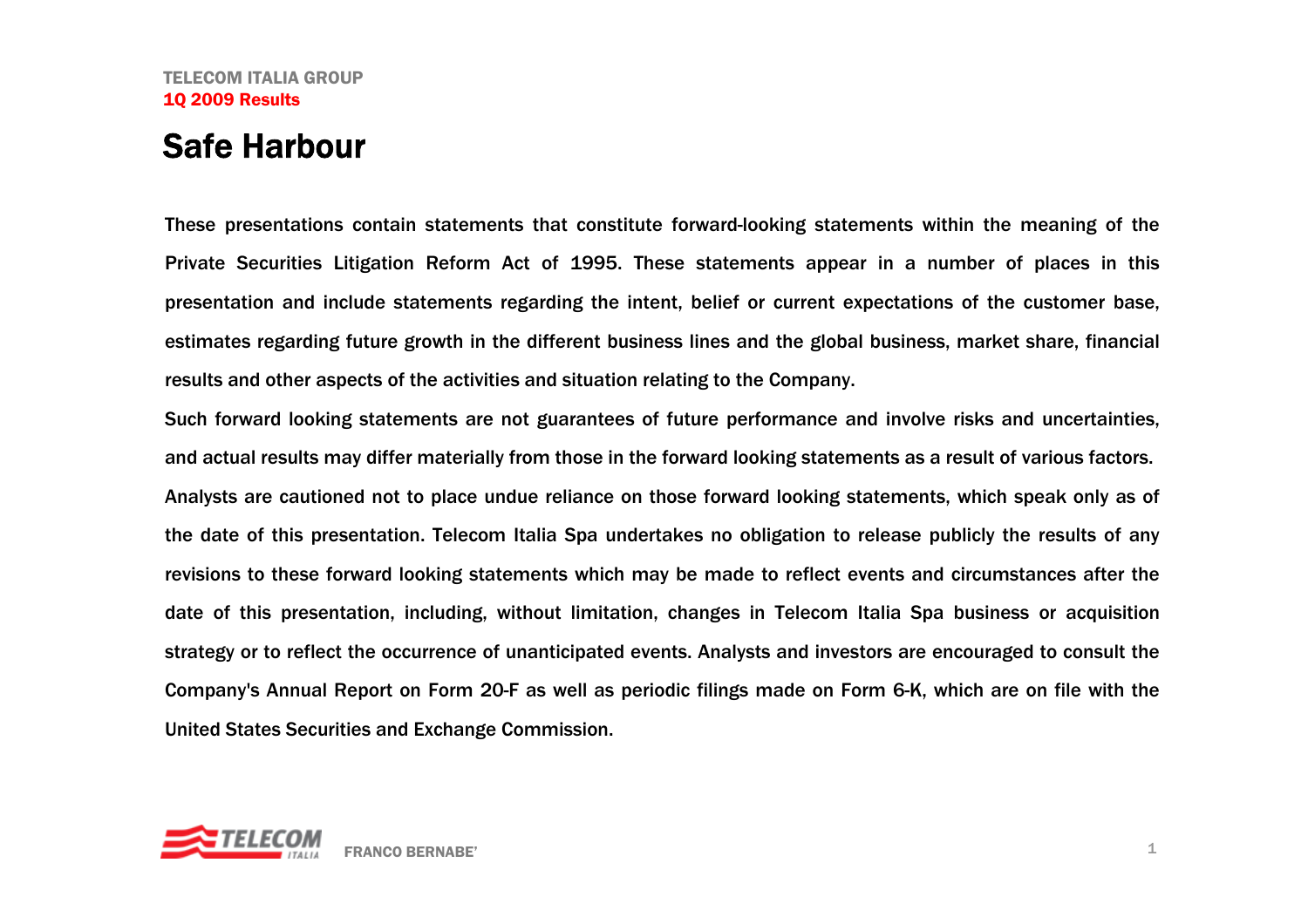## Agenda

## ▶ TI Group Main Achievements

- ▶ Focus on Domestic Business
- ▶ Focus on TIM Brasil
- ▶ Back up

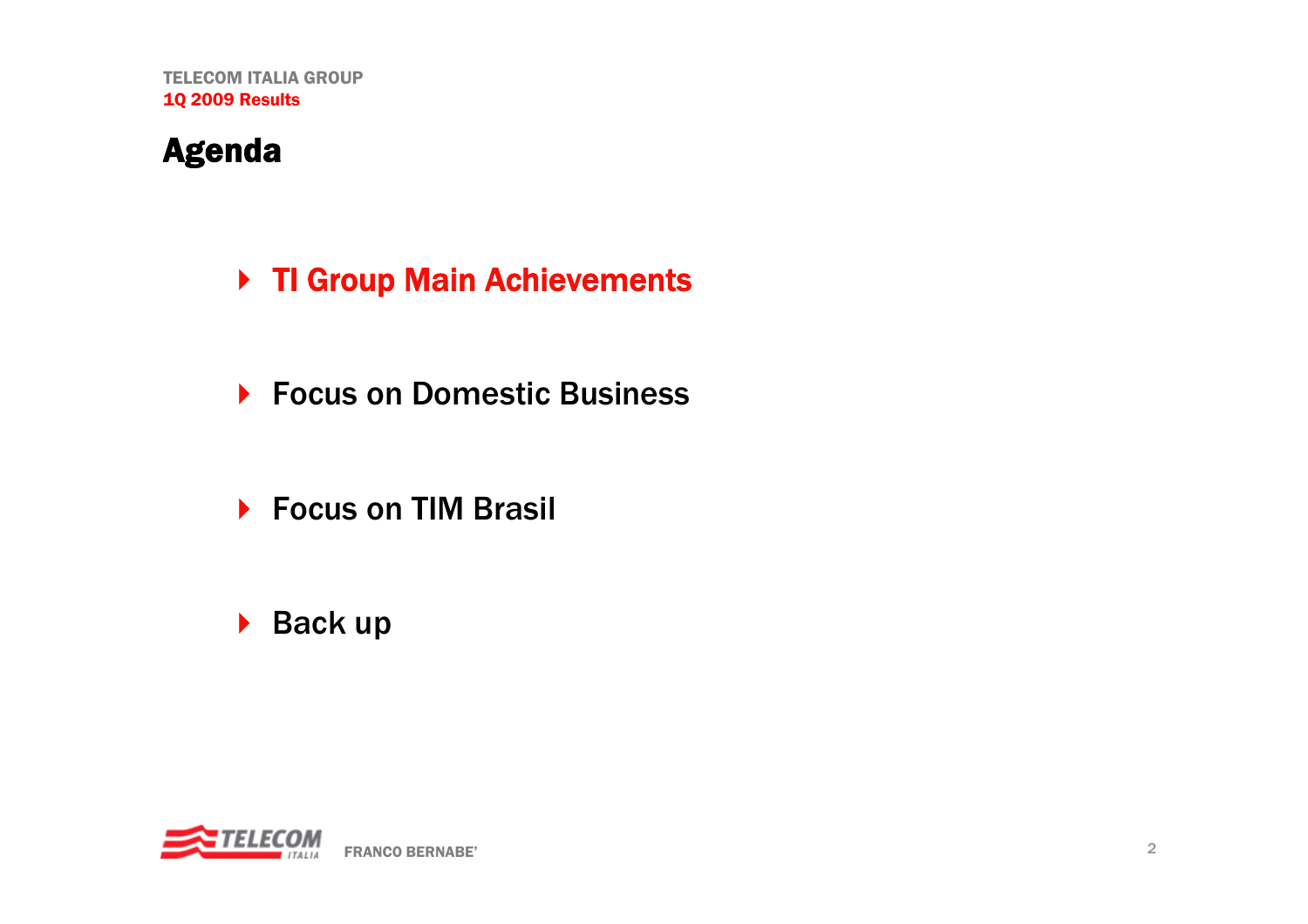## TI Group 1Q09 – Priorities and Actions

| <b>Focus on</b><br><b>Core Markets</b>                                                                                                                                                                                                                                                                                                                                | <b>Cash Cost Control</b>                                                                                                                                                                                                                                                                                                                                                                                                | <b>Financial Discipline</b>                                                                                                                                                                                                                                                   |
|-----------------------------------------------------------------------------------------------------------------------------------------------------------------------------------------------------------------------------------------------------------------------------------------------------------------------------------------------------------------------|-------------------------------------------------------------------------------------------------------------------------------------------------------------------------------------------------------------------------------------------------------------------------------------------------------------------------------------------------------------------------------------------------------------------------|-------------------------------------------------------------------------------------------------------------------------------------------------------------------------------------------------------------------------------------------------------------------------------|
| $\blacktriangleright$ Customer centric<br>organization: a new<br>management team at work<br>Implementation of new sales<br>distribution channel<br>2009 offer portfolio<br>reshaped to target specific<br>needs of customer segments<br><b>Clear and strong commercial</b><br>roadmap in Brazil<br>Intelig deal: complementary<br>industrial and commercial<br>assets | <b>Cash Cost reduction program</b><br>fully on track: 25% of FY09<br>program already achieved<br><b>Headcount reduction plan</b><br>$\blacktriangleright$<br>going forward (76% already<br>completed)<br><b>Overall TI Group Cash Costs</b><br>▶<br>reduced by 7.5% vs 1Q08<br><b>Group Cash Cost on</b><br>$\blacktriangleright$<br>Revenues improved by 3p.p.<br><b>Domestic Cash Cost reduced</b><br>by 6.9% vs 1008 | $\triangleright$ Diversified and Hedged<br>Debt (~70% Fixed rate; FX<br>fully hedged)<br>▶ Strong Liquidity position<br>post dividend payments:<br>Euro 4.6 bln<br>Euro 2.6 bln refinancing<br>completed keeping cost of<br>debt around 6%<br><b>Disposal process started</b> |
|                                                                                                                                                                                                                                                                                                                                                                       |                                                                                                                                                                                                                                                                                                                                                                                                                         |                                                                                                                                                                                                                                                                               |

## Strong Focus on Profitability and Cash Flow Generation

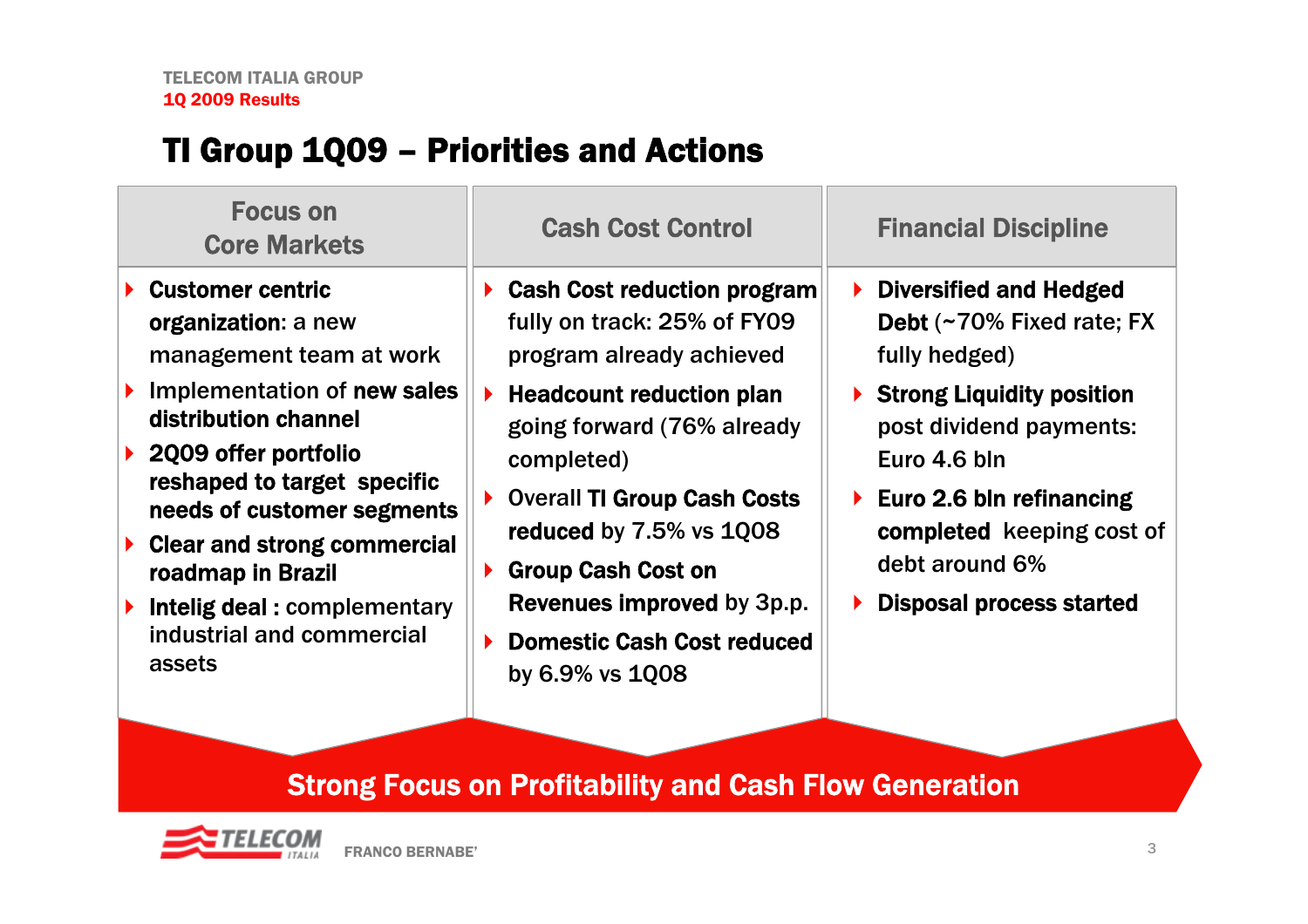## Key Financial Achievements

*Euro mln*

| Euro min                                  |                                   |              |                                                                                                                                                                                                                                                                                                                               |  |  |  |
|-------------------------------------------|-----------------------------------|--------------|-------------------------------------------------------------------------------------------------------------------------------------------------------------------------------------------------------------------------------------------------------------------------------------------------------------------------------|--|--|--|
|                                           | <b>KEY FINANCIAL ACHIEVEMENTS</b> |              | <b>KEY POINTS</b>                                                                                                                                                                                                                                                                                                             |  |  |  |
|                                           | <b>10'08</b>                      | <b>10'09</b> |                                                                                                                                                                                                                                                                                                                               |  |  |  |
| <b>Organic</b><br><b>Revenues</b>         | 7,063                             | 6,793        | Domestic:<br><b>Wireline</b> revenue trend continues to improve (-2% in<br>1Q09) based on BB and ICT<br>Mobile affected by sales channel reorganization,<br>lighter push on handsets sales, weaker economic<br>environment impacting corporate and SME spending<br>▶ Brazil: transition quarter reflecting the restart phase. |  |  |  |
| Organic<br><b>EBITDA</b>                  | 2,905                             | 2,835        | On track to reach EBITDA target                                                                                                                                                                                                                                                                                               |  |  |  |
| <b>Net Financial</b><br><b>Position</b>   | 35,436                            | 34,518       | Confirming NFP/Ebitda target at $\sim$ 2.9x                                                                                                                                                                                                                                                                                   |  |  |  |
| <b>CAPEX</b>                              | 1,228                             | 1,025        | Reduction of Capex in the Domestic business mainly<br>through lower commercial Capex and positive impact of<br>efficiency programs<br>▶ Brazil: selective spending focused on 2G quality and 3G<br>deployment                                                                                                                 |  |  |  |
| <b>Operating Free</b><br><b>Cash Flow</b> | 968                               | 850          | ▶ OFCF/Revenues ~13% benefiting from cash cost<br>reduction                                                                                                                                                                                                                                                                   |  |  |  |

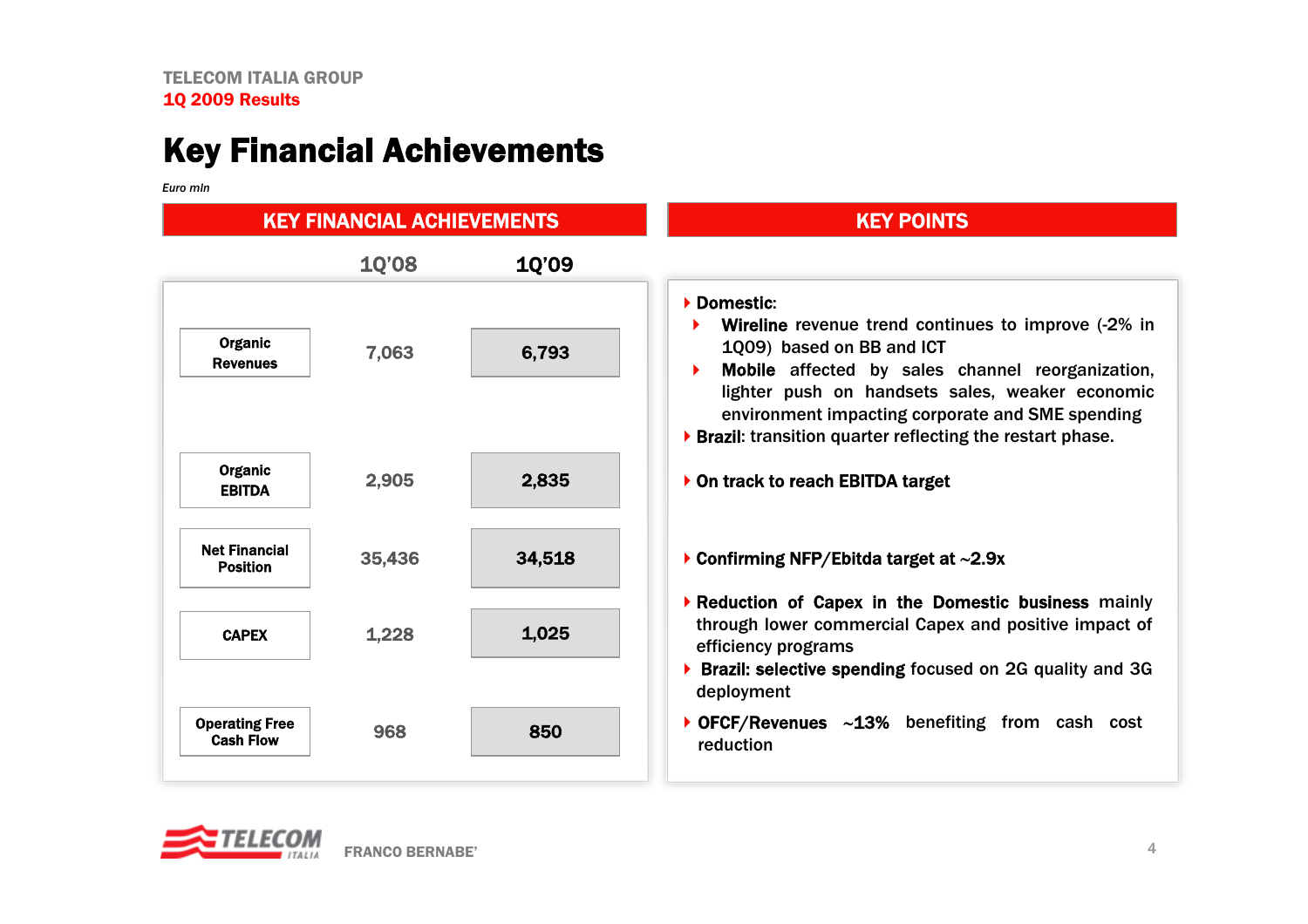## TI Group – Organic results vs. 2008

*Euro mln, %*





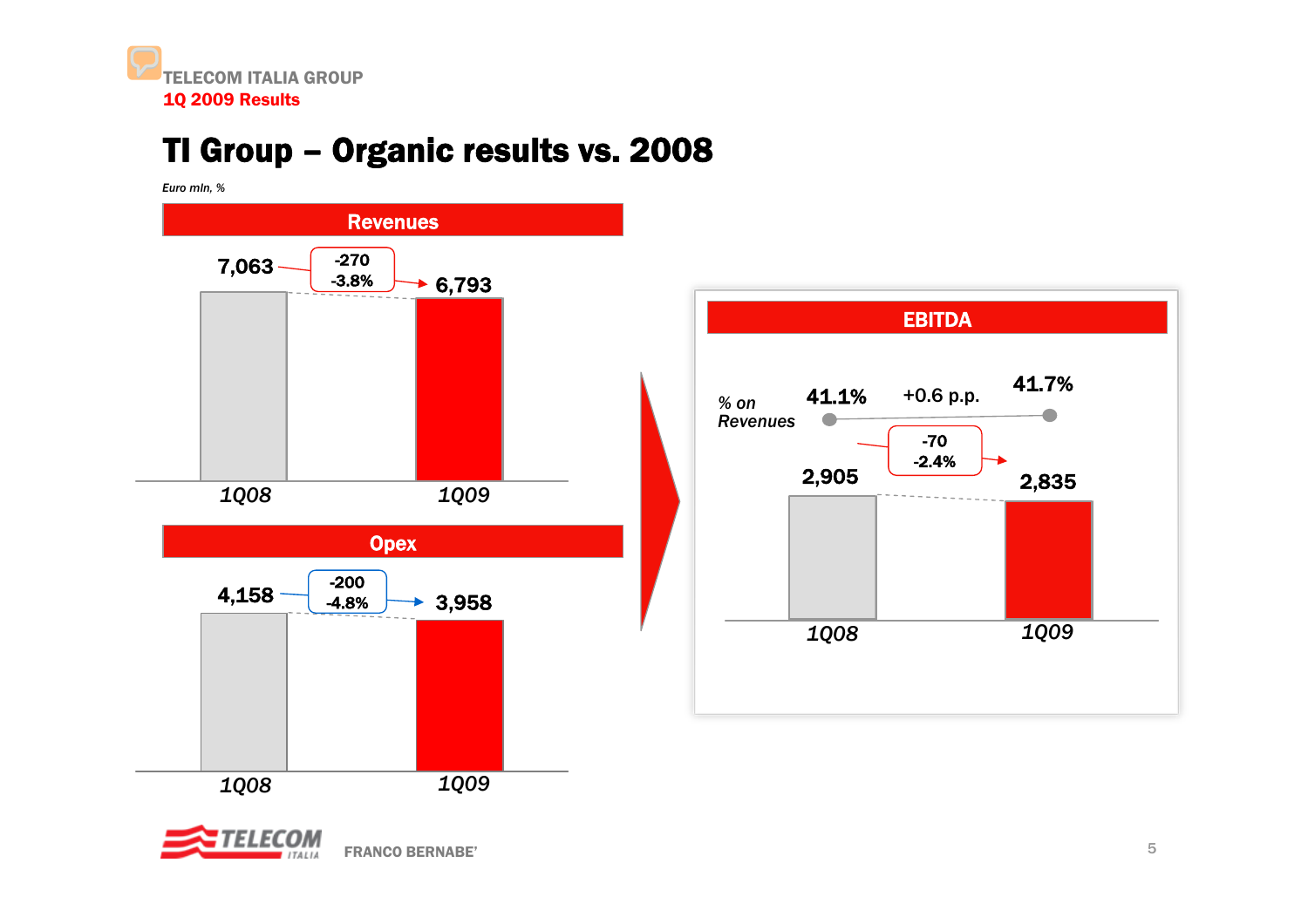## Agenda

- ▶ TI Group Main Achievements
- **▶ Focus on Domestic Business**
- ▶ Focus on TIM Brasil
- ▶ Back up

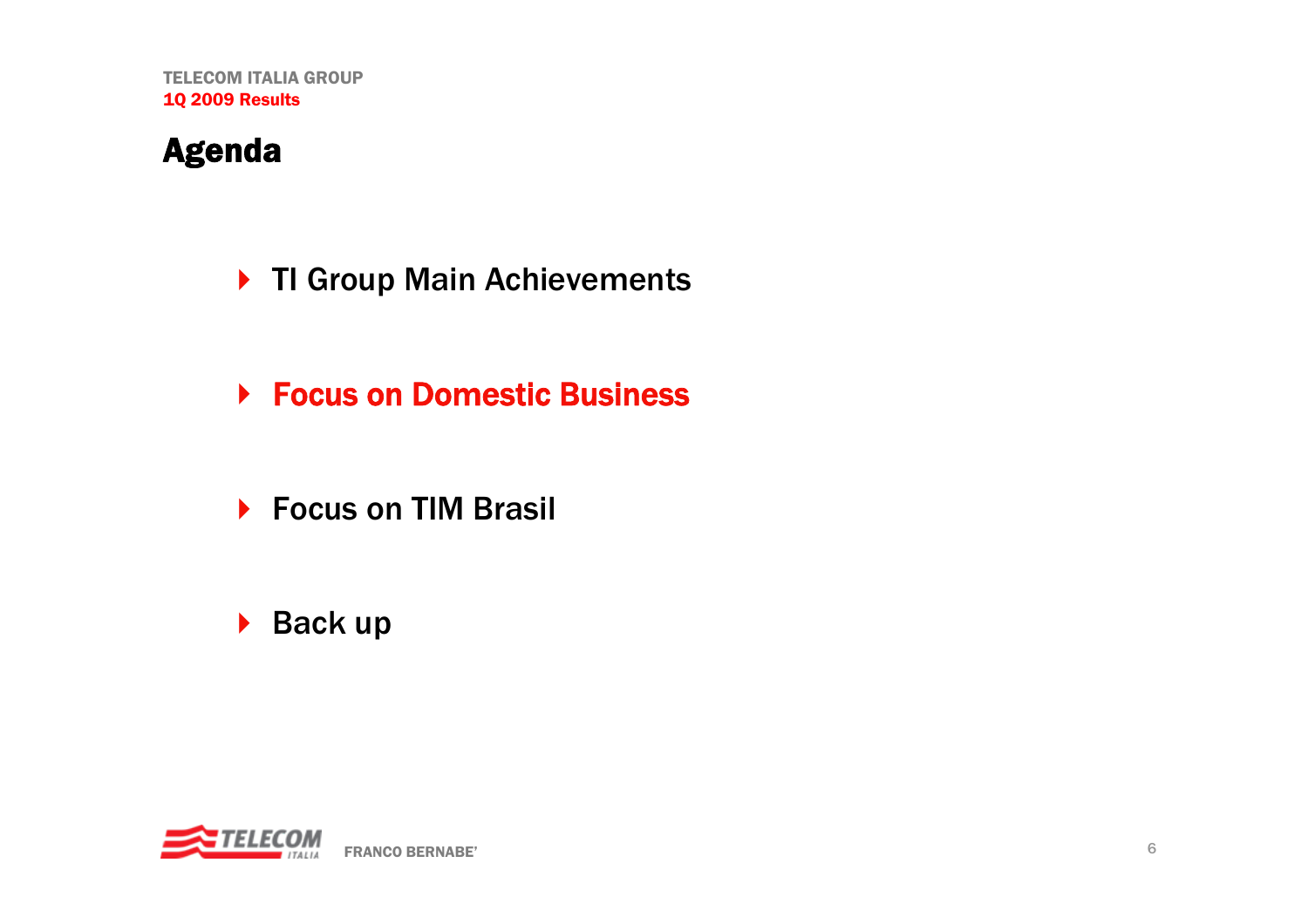## Restructuring Sales Channels

| <b>Key Actions</b>                                                                                                                                                 | <b>Main Results</b>                                                                                                                           |  |  |  |
|--------------------------------------------------------------------------------------------------------------------------------------------------------------------|-----------------------------------------------------------------------------------------------------------------------------------------------|--|--|--|
| ▶ New dealer Segmentation targeting to increase<br>upselling & cross selling<br><b>Business weight</b><br>Number of POS<br>Elite<br>80%<br>40%<br>Platinum<br>Gold | ▶ Upselling: 8 mln TIM clients no<br>TI clients and 15 mln TI clients<br>no TIM clients<br>▶ Cross-selling: 15 mln other TLC<br>customers     |  |  |  |
| ▶ Rationalisation of Dealer Networks                                                                                                                               | ▶ 230 POS terminated in 1Q09                                                                                                                  |  |  |  |
| ▶ New Handsets Strategy                                                                                                                                            | ▶ Handsets sold down 38%<br>$\triangleright$ 3G/Internet Key/Laptop share up<br>to $63\%$ (+13 p.p. vs $1008$ )                               |  |  |  |
|                                                                                                                                                                    | ▶ From acquisition to client value<br>$\blacktriangleright$ Revenue share concept<br>SAC down by $12\%$ vs $1008$                             |  |  |  |
| ▶ Revision of the Compensation Scheme                                                                                                                              | ▶ 2Q portfolio of integrated services<br>as catalyst<br>$\triangleright$ Focus on handset as service enabler<br><b>vs compensation driver</b> |  |  |  |

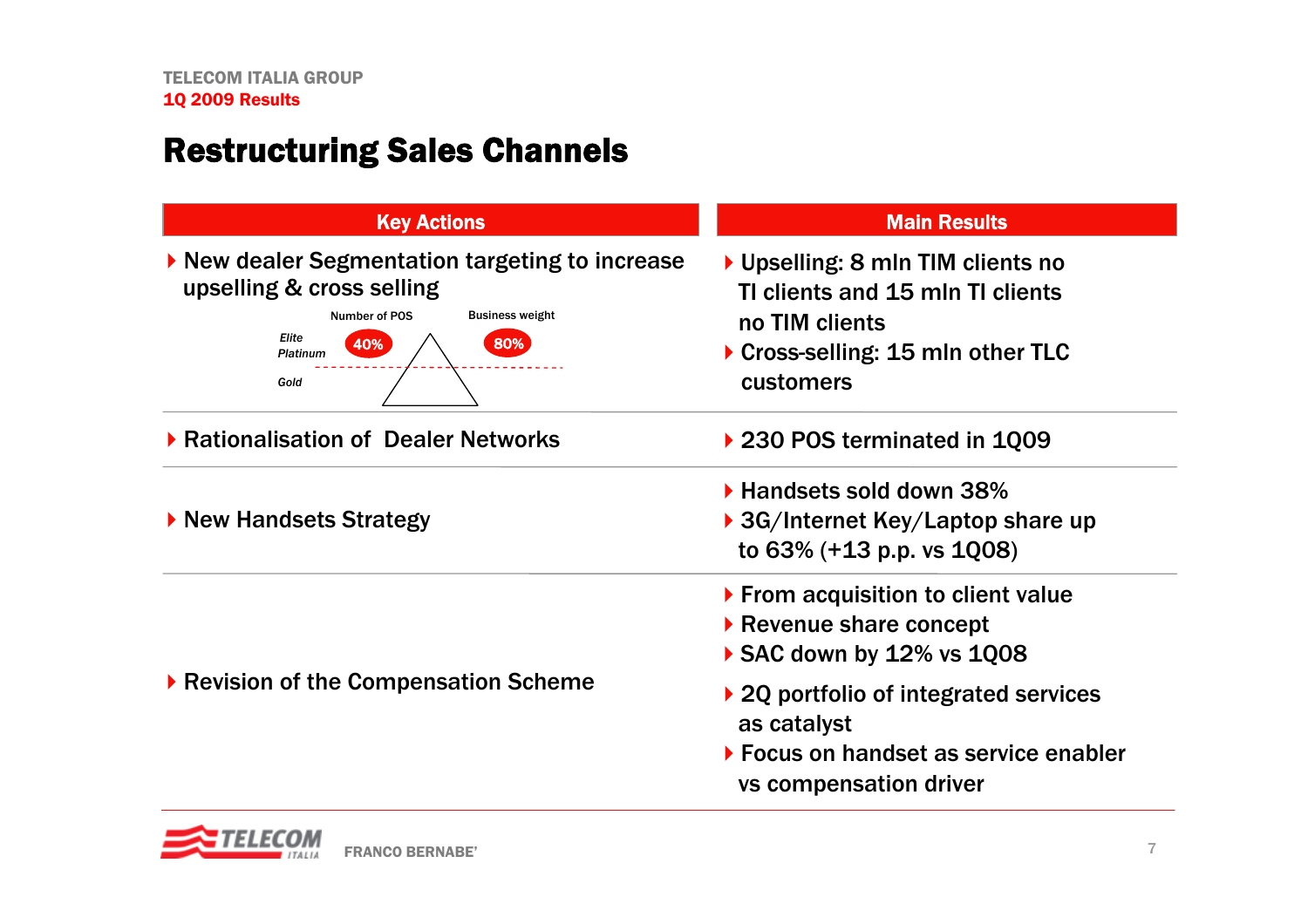## Domestic – Steady Cost Control Offsetting Revenue Decline

*Euro mln, Organic data, %*



### Revenues

- Slowdown of domestic revenue performance as expected, mainly due to the short term impact of sales channel restructuring and calendar effect.
- Mobile performance (-7.1% YoY in 1Q09) reflects:
	- **Strong reduction of VAS content from the youth segment;**
	- even stronger focus on high margin revenue stream reflected into significantly lower handsets sales vs 1Q08.
- Improving fixed revenue trend (-2.0% YoY in 1Q09) through the positive impact of regulated price increase, steady broadband growth boosted by Alice Casa and continuous uptake of ICT.



FRANCO BERNABE'

### EBITDA

- ▶ Significant OPEX reduction (-134 mln euro YoY) through a selective approach and rigorous cost control.
- EBITDA margin up for the second consecutive quarter confirms TI as the industry benchmark for profitability.
- ▶ Fully on track to deliver 2009 cash-cost reduction despite the challenging economic scenario.

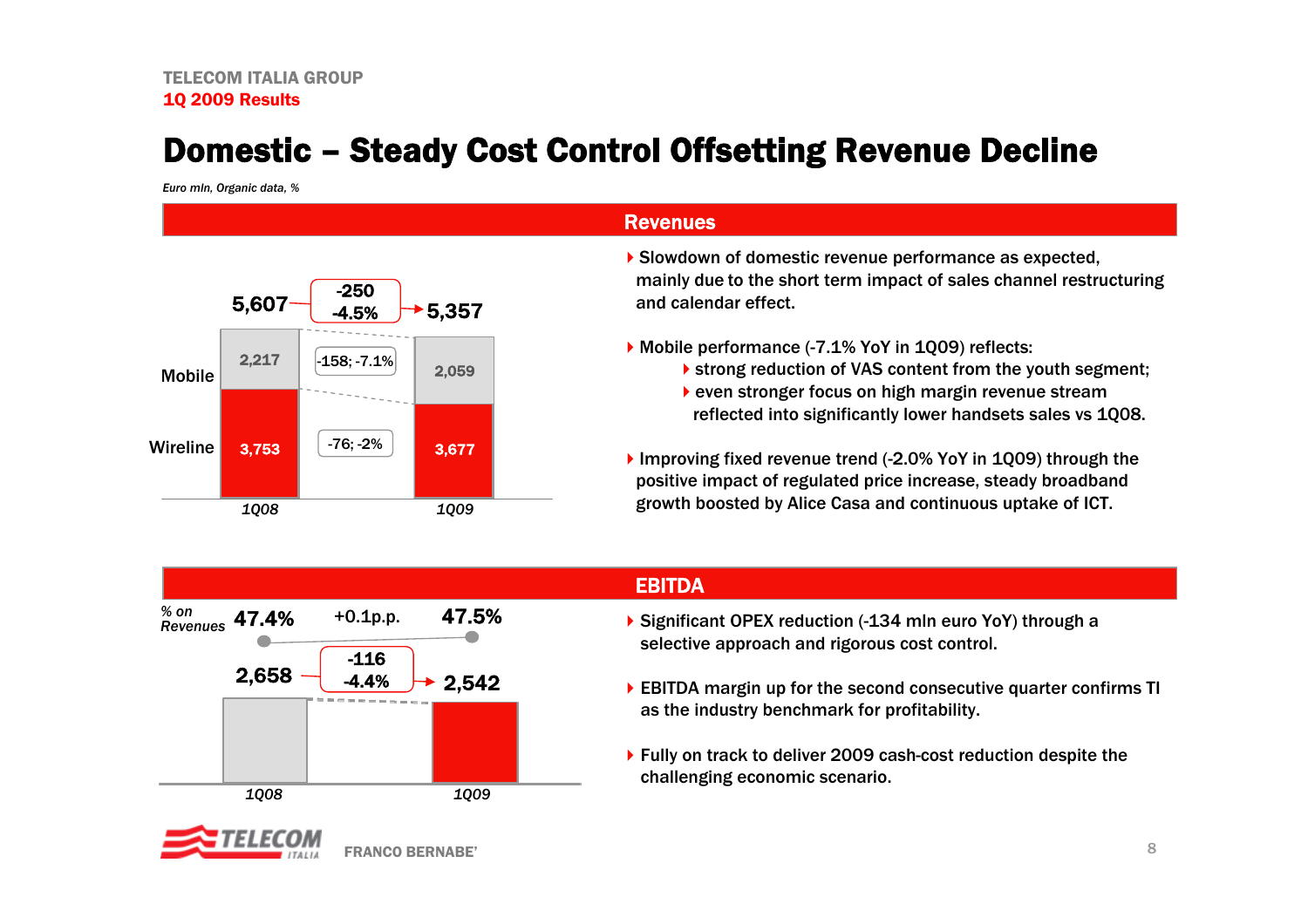## Domestic Fixed - TI Access Performance

*'000 access*



OLO Access Growth (TI Wholesale)



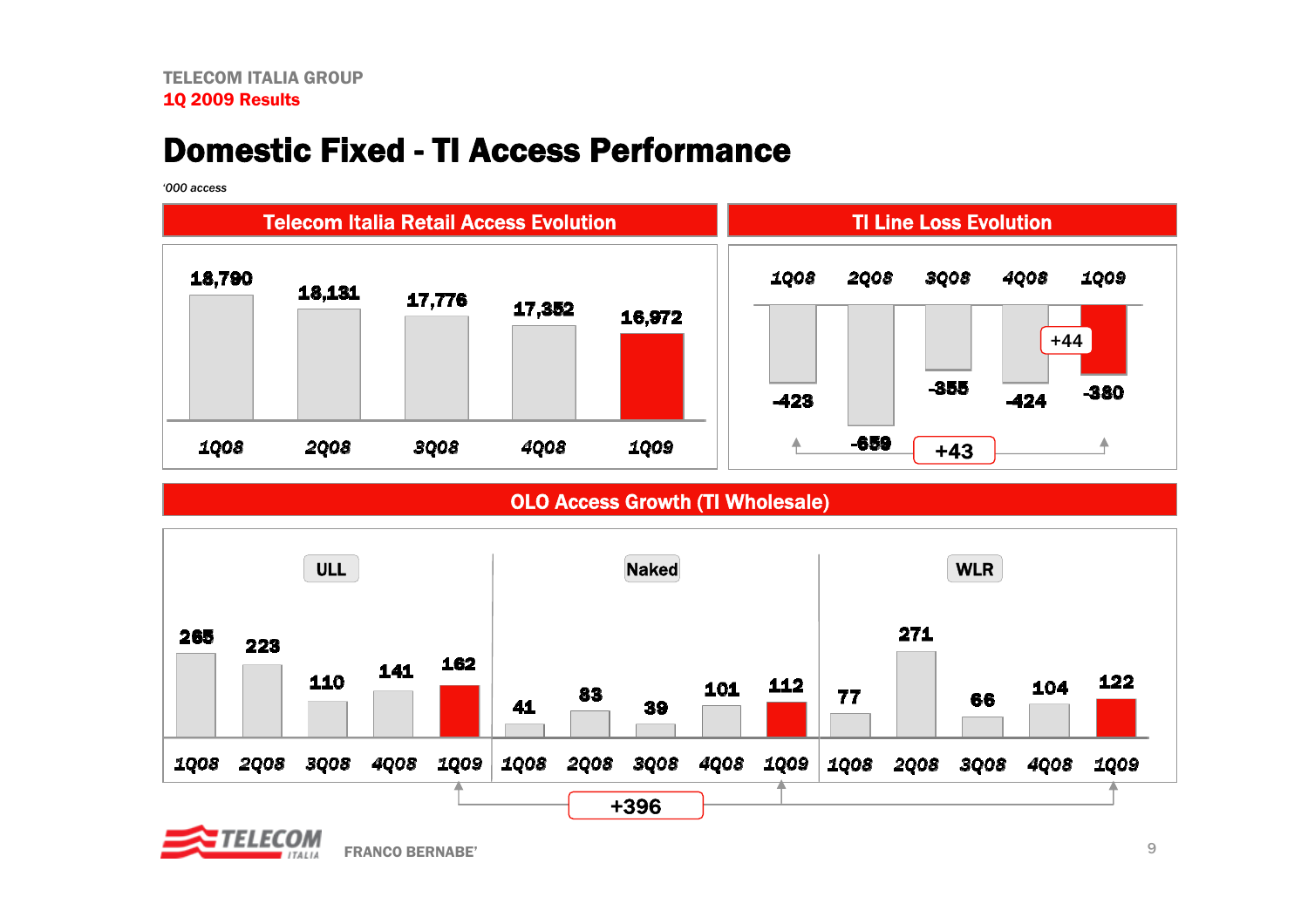## Domestic Fixed - Focus on BB





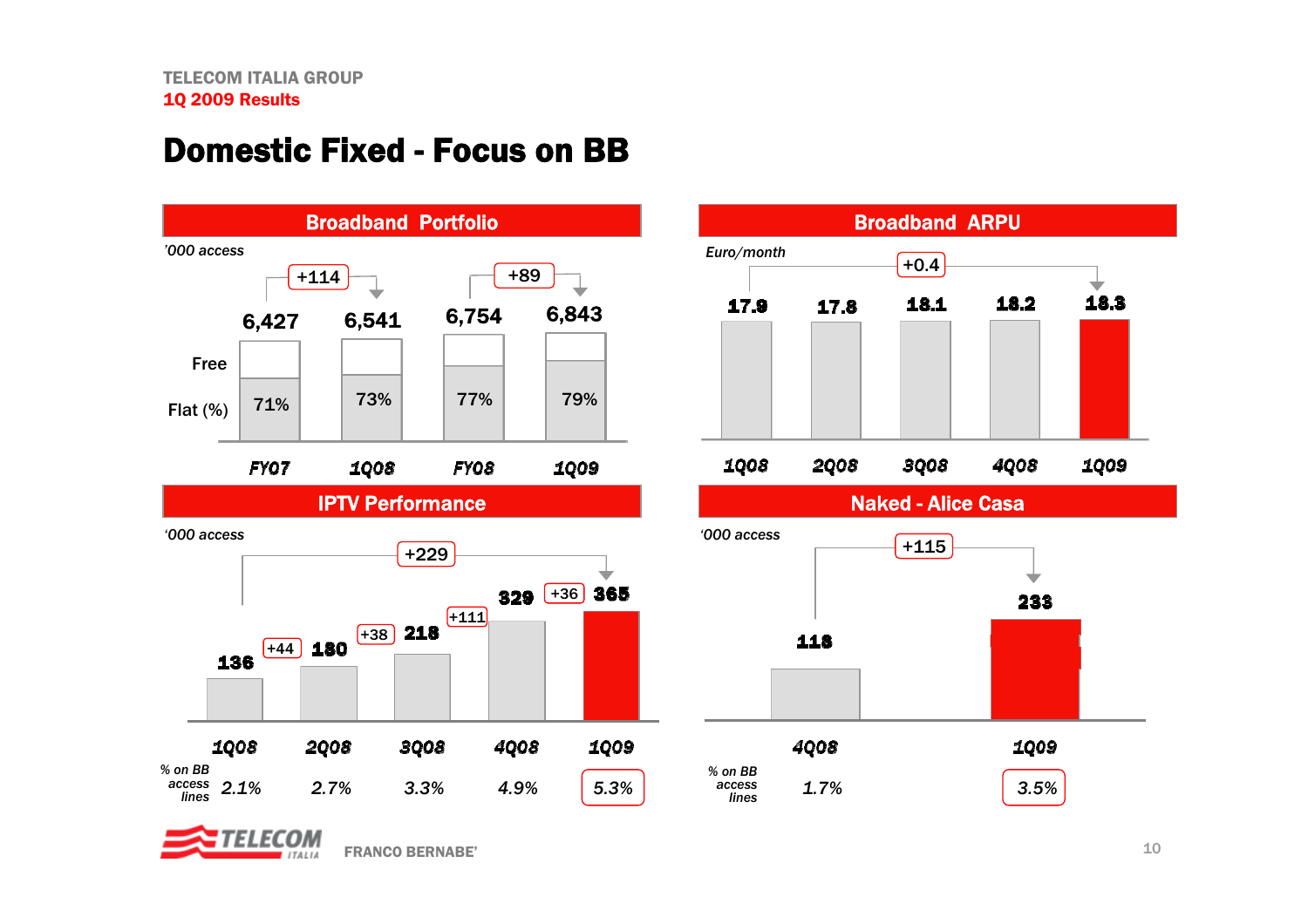## Domestic Fixed -Focus on ICT

*Euro mln*



### Marketing offers: main strategic guidelines

### ▶ Business segment

- ▶ Strong leverage on "Impresa Semplice" brand to define TI distinctive position in the SME segment
- ▶ Launch of new packages of ICT services such as certified e-mail, web collaboration
- Extension the 3Play concept to the SME segment bundling voice (F&M), broadband and browsing in mobility

### ▶ Top / Large Account segment

- Commercial focus on "core" ICT services and launch of new canvass of ICT 2.0 services
- Regional events to promote TI portfolio of ICT services
- Launch of a Blackberry campaign targeted to 4 customer clusters to further increase e-mail use in mobility

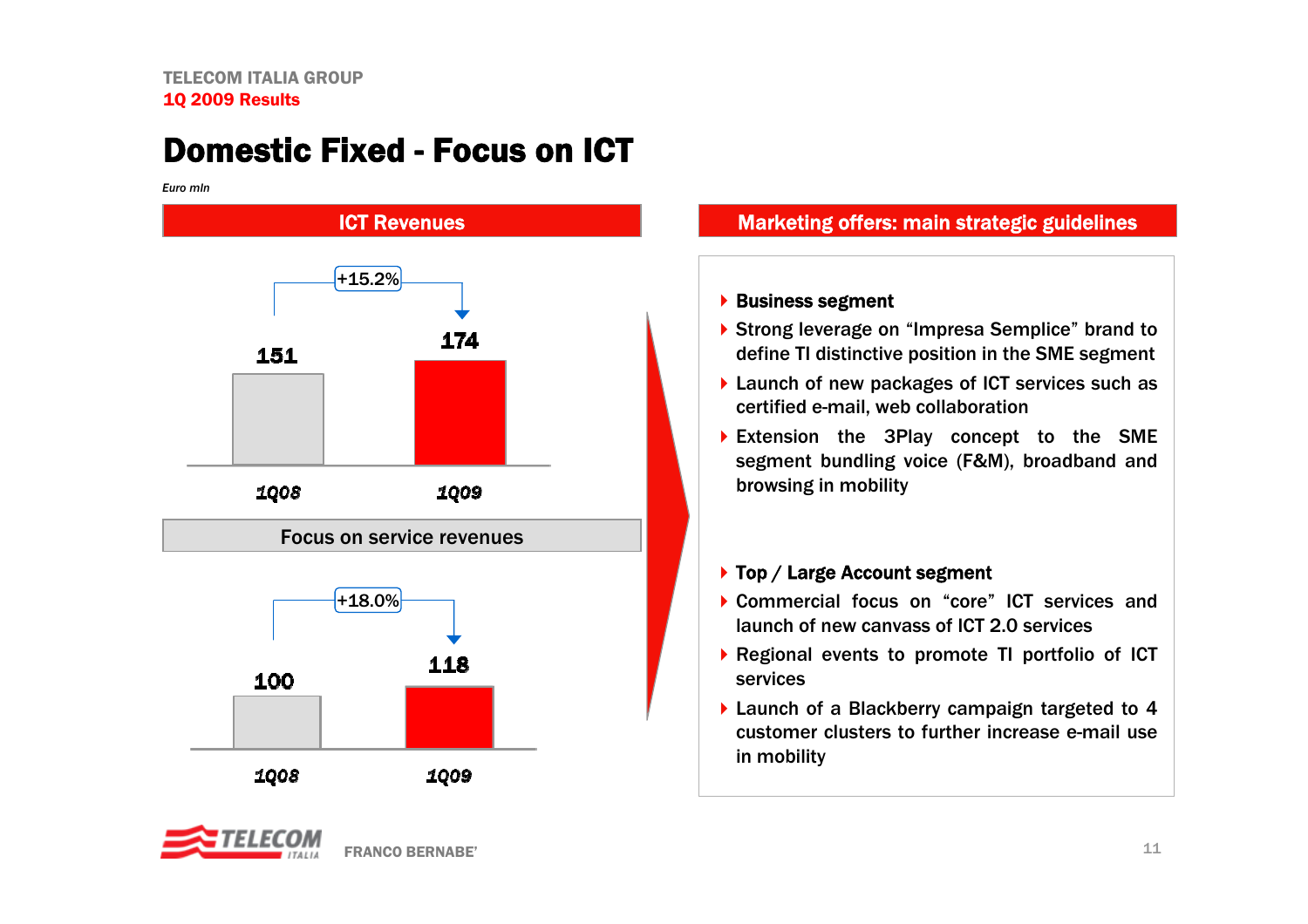## Domestic Mobile - Top Line Under Pressure



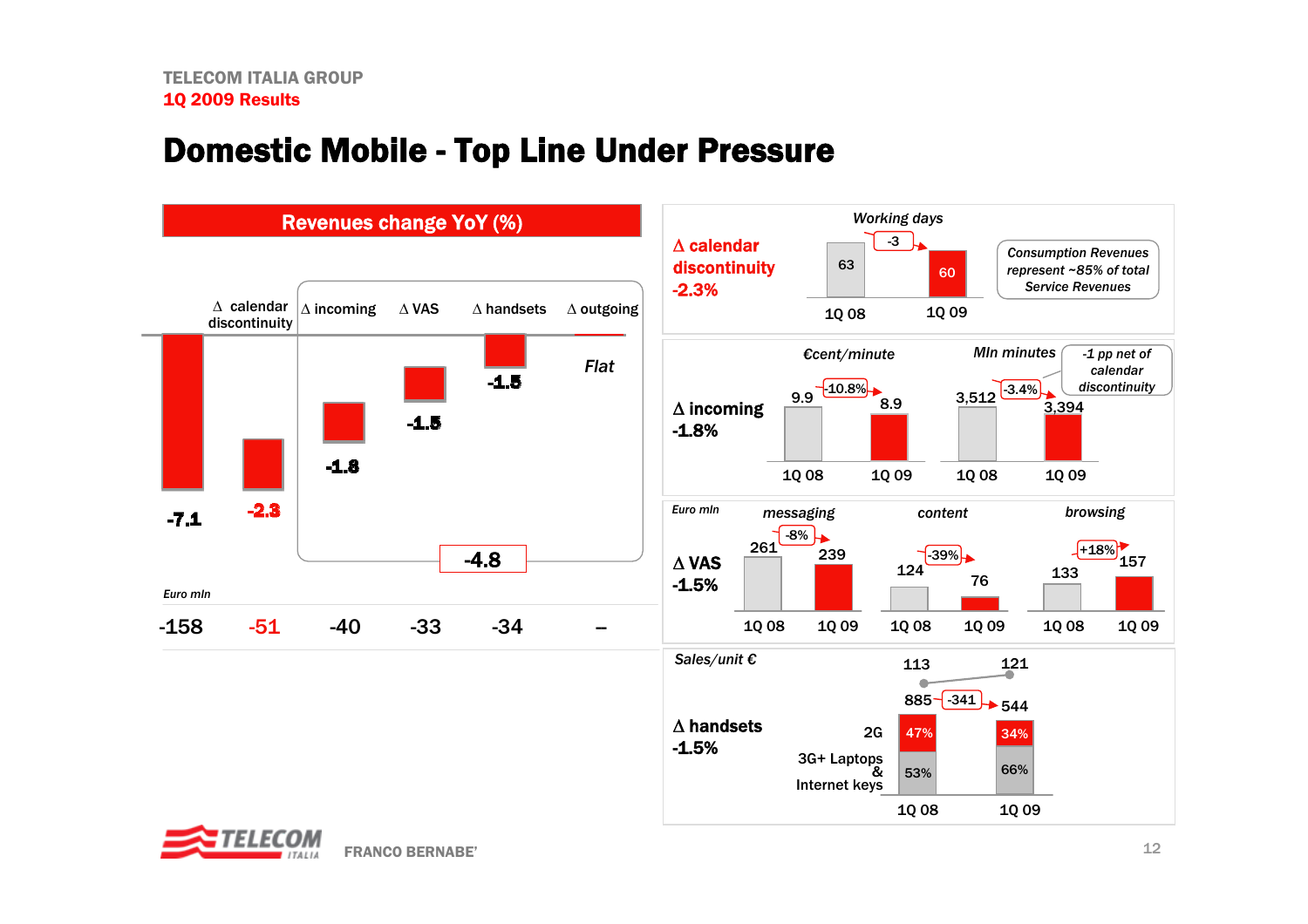## Domestic Mobile - Focus On Customer Segment

| % on service<br>revenues |     | % CB | <b>ARPU*</b> | <b>Prices</b><br><b>Trend YoY</b> | <b>Volume</b><br><b>Trend YoY</b> |                                                                                                                                                                                                                           |
|--------------------------|-----|------|--------------|-----------------------------------|-----------------------------------|---------------------------------------------------------------------------------------------------------------------------------------------------------------------------------------------------------------------------|
| <b>ENTERPRISE</b>        | 10% | 8%   | 1.3X         |                                   |                                   | Strict cost control to eliminate non core<br>business services (i.e. VAS content and<br>WAP)<br>Exploitation of price flexibility to defend<br>indisputable leadership in the segment in<br>the current economic scenario |
| <b>BUSINESS</b>          | 17% | 8%   | 1.9X         |                                   |                                   | ▶ Launch of integrated offers to secure<br>market share and total customer value (i.e.<br>"Impresa Semplice" bundling Mobile +<br>Fixed)                                                                                  |
| <b>CONSUMER</b>          | 73% | 84%  | 0.8X         |                                   |                                   | Short term impact of sales channel<br>restructuring:<br>launch of new offers aimed at reinvesting<br>repricing "goodwill" to increase customer<br>loyalty and regain the Young segment<br>postponed to 2Q09               |

*\*TIM average = 1X*

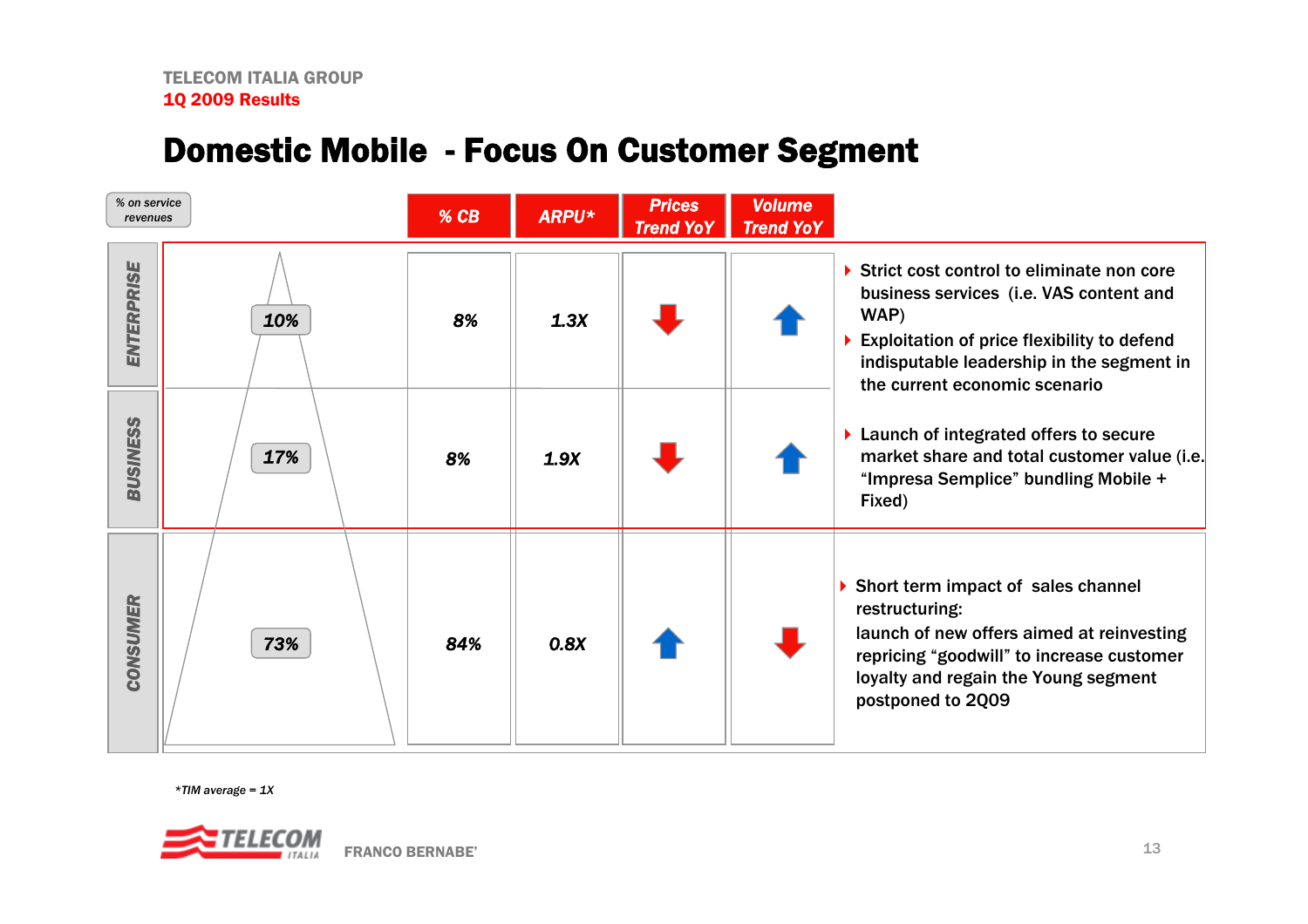## 2Q09 Consumer Offer Roadmap

### Mobile**Acquisitions** TIM Premia**TIMPremia**  $\blacktriangleright$  Push on customer win back through a new offer with clear and long-lasting loyalty mechanism TIM Tribù 2.0 New TIM Tribù to win-back youth segment, boost on net traffic, opening to MSN and Facebook communities with tailor-made



**MOBILE** 

- Tutto Compreso in TI bill
- ▶ Potential market growth thanks to bank account domiciliation for "Lock in" offers

### **MNP**

▶

- ▶ New MNP handset discount based on voice traffic
- ▶ Continous push on valued MNP

### Mobile Internet

solutions

▶ Sustain mobile broadband penetration

### Traffic

### Seasonal"Carte Servizi"

 roaming offer for high end customers ("travellers") ▶ Push on voice and sms volumes during holidays with add-on

### Loyalty

- ▶ New customer segmentation based on value
- $\blacktriangleright$  Pre-retention approach



| е    | <b>Wireline</b> |  |  |
|------|-----------------|--|--|
| ions |                 |  |  |

### Alice Casa INTERNET

Further enrichment of Alice Casa with the new offer

"Casa Internet": the new ADSL offer of Telecom Italiawithout monthly fee for web-browsing without limits at home

### Touch screen fixed PC in TIM/Alice POS on TI bill



### Loyalty

### Reduce Line losses trend

Maximize pre-retention approach using predictive models

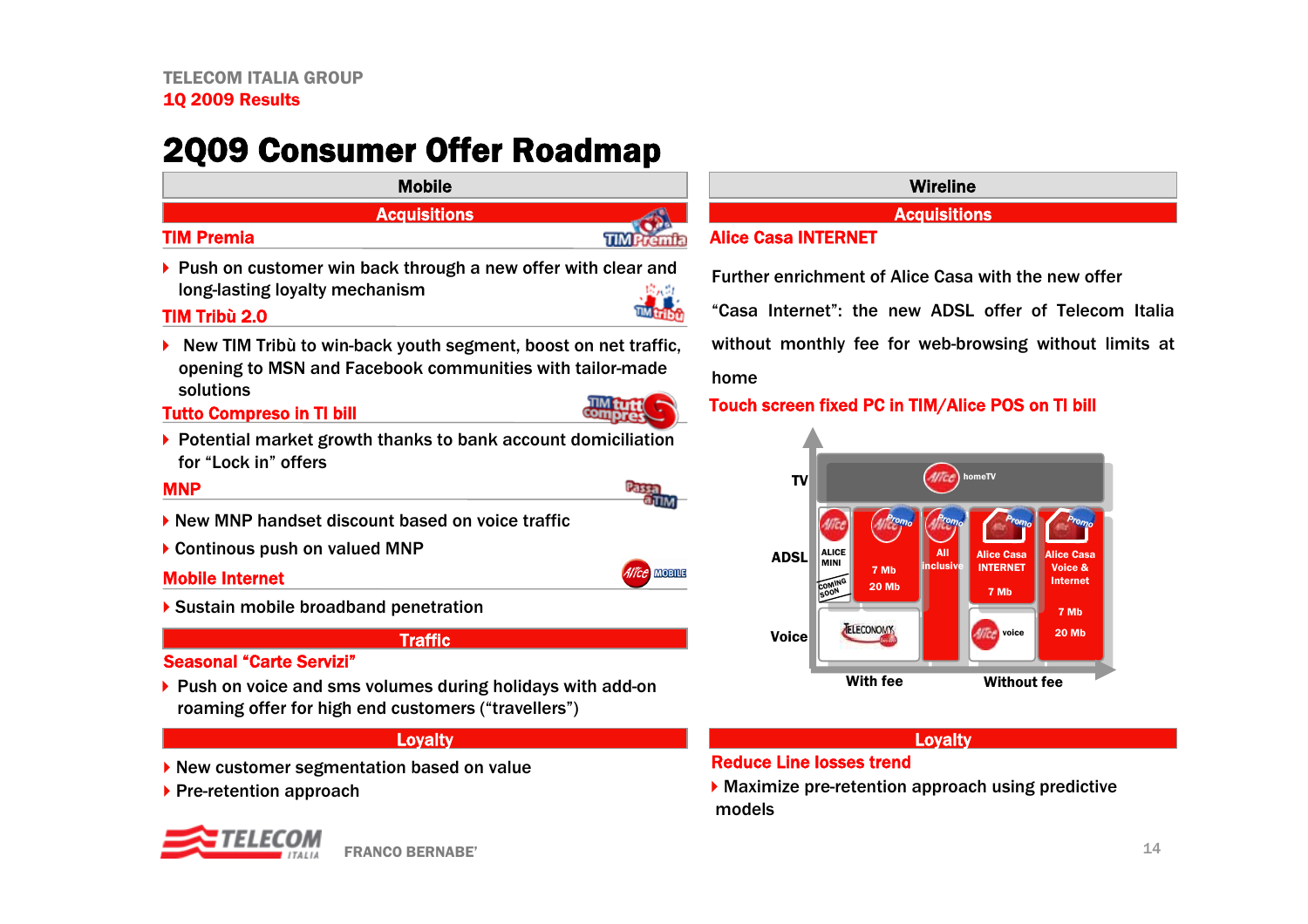## 2Q09 Business Offer Roadmap

### Small / Medium Enterprises Top clients / LA

### Further enriching Impresa Semplice portfolio

### Negozio & ufficio

- "All inclusive" concept bundling Telecom Italia lines, unlimited F-F and Broadband without monthly fee and activation fee
- Mobile call feature available at additional charge



### Mobilità

- Unique offer available for the professional segment bundling voice, email and browsing in mobility with clear cost and customizable packages…a true office in full mobility Mobilità
- ▶ Technical assistance and dedicated caring for Gold and Platinum packages

### **Enterprises**

- Very attractive packages combining the highest levels of service and technology and full control over spending
- Workstations are available from a competitive entry point, inclusive of domestic phone calls and unlimited Internet, security functions, VoIP telephone and switchboard functions, and LAN configuration and management



### Data services

Customer network update and value services offer: fully managed, full IP, ICT (i.e. videoconferencing on IP, data backup for both fixed and mobile)

### Technology upgrade

Alice Business Tutto IP: one system managed by TI, one LAN infrastructure, one service centre

### Upselling Data Center Services

 to outsource the company data center, The co-location offer allows customers entrusting TI with facility management and operations management activities

### PBX

Substitution of the old PBX with a new leased one through co-marketing with 8 Vendors in partnership with Alice Corporate IPPBX

Advanced Voice ALL caring services with toll free number in the profiles

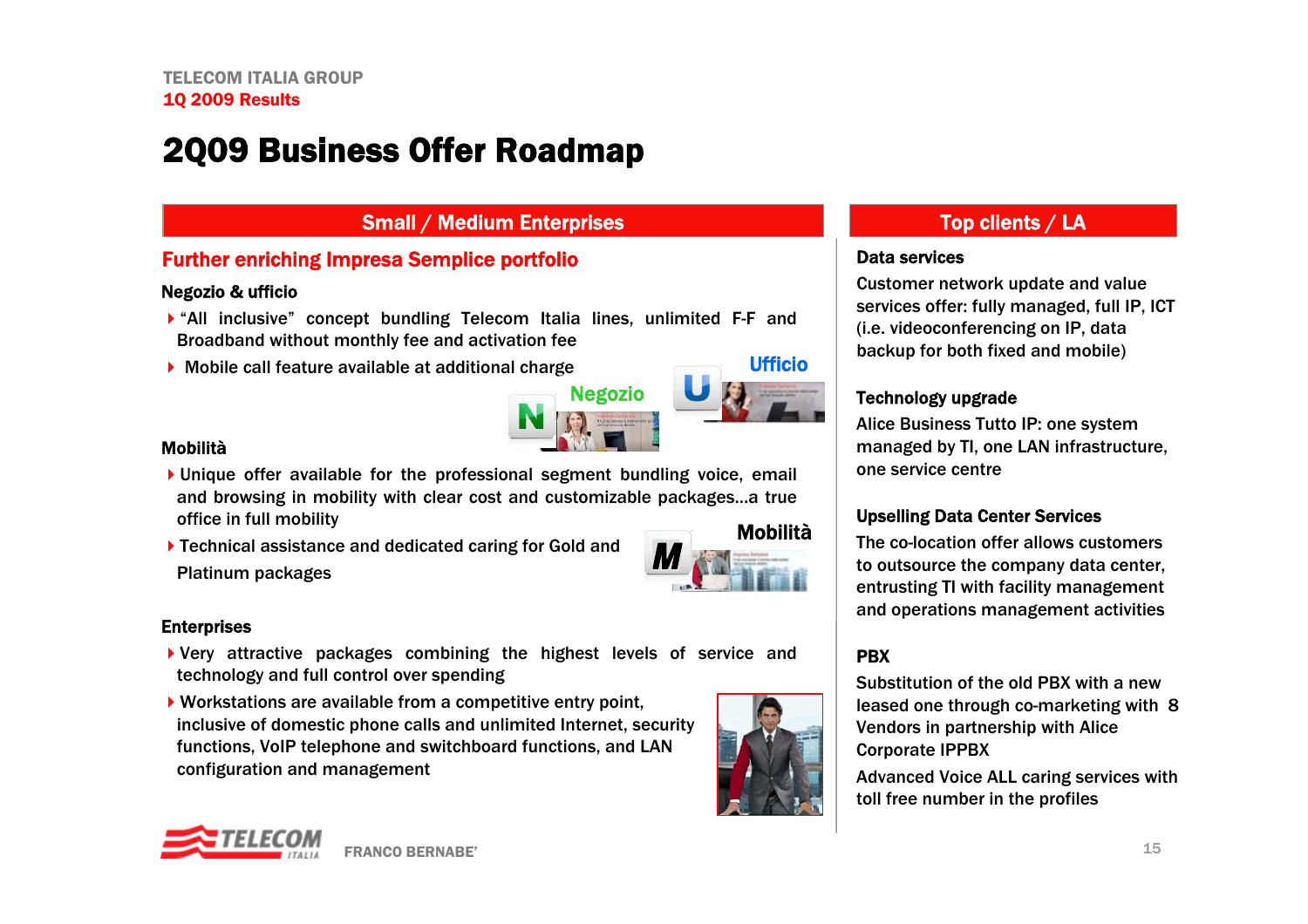## Domestic – Working On Efficiency

*Euro mln, Organic data, %, units* 



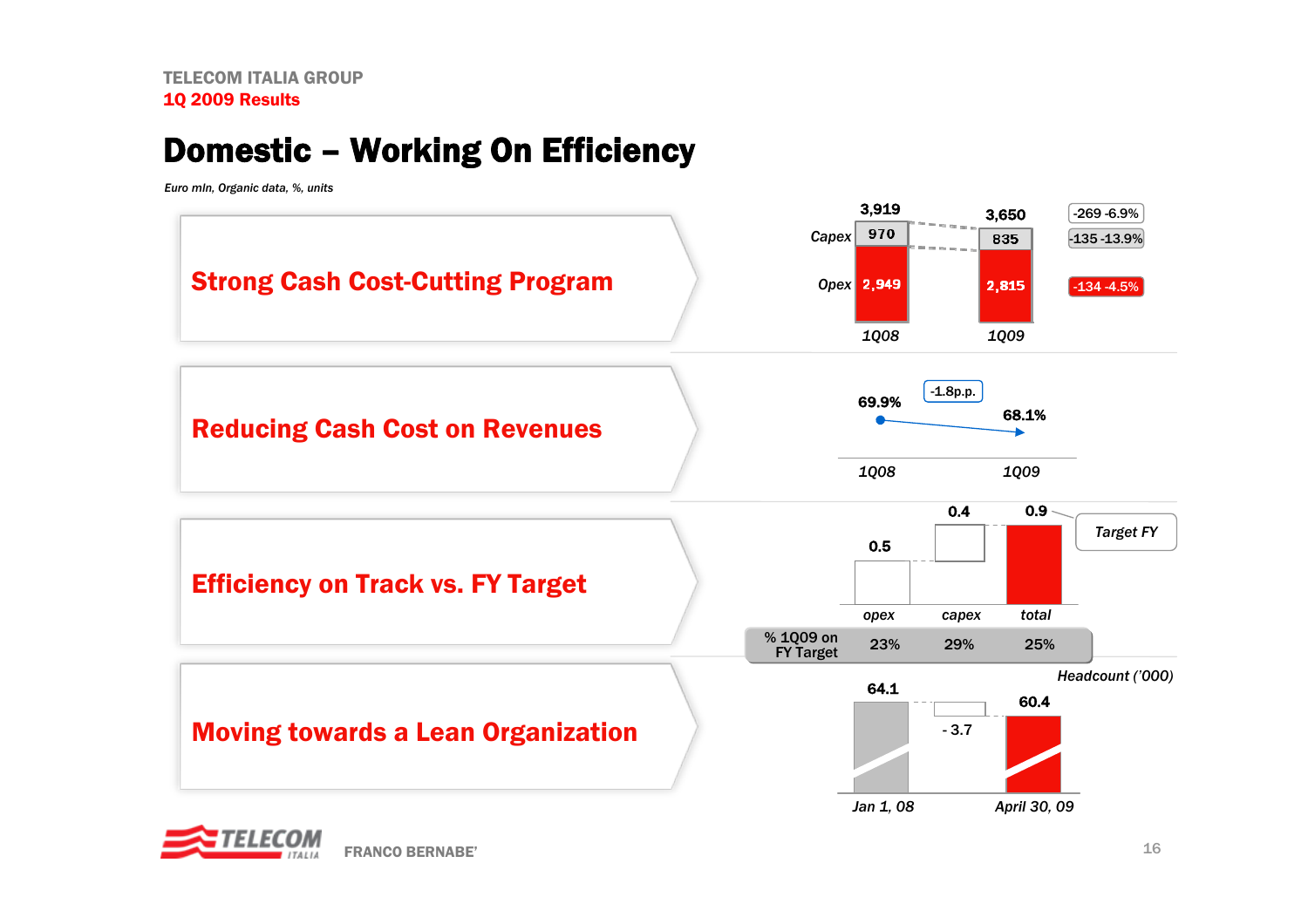## Agenda

- ▶ TI Group Main Achievements
- ▶ Focus on Domestic Business
- ▶ Focus on TIM Brasil
- ▶ Back up

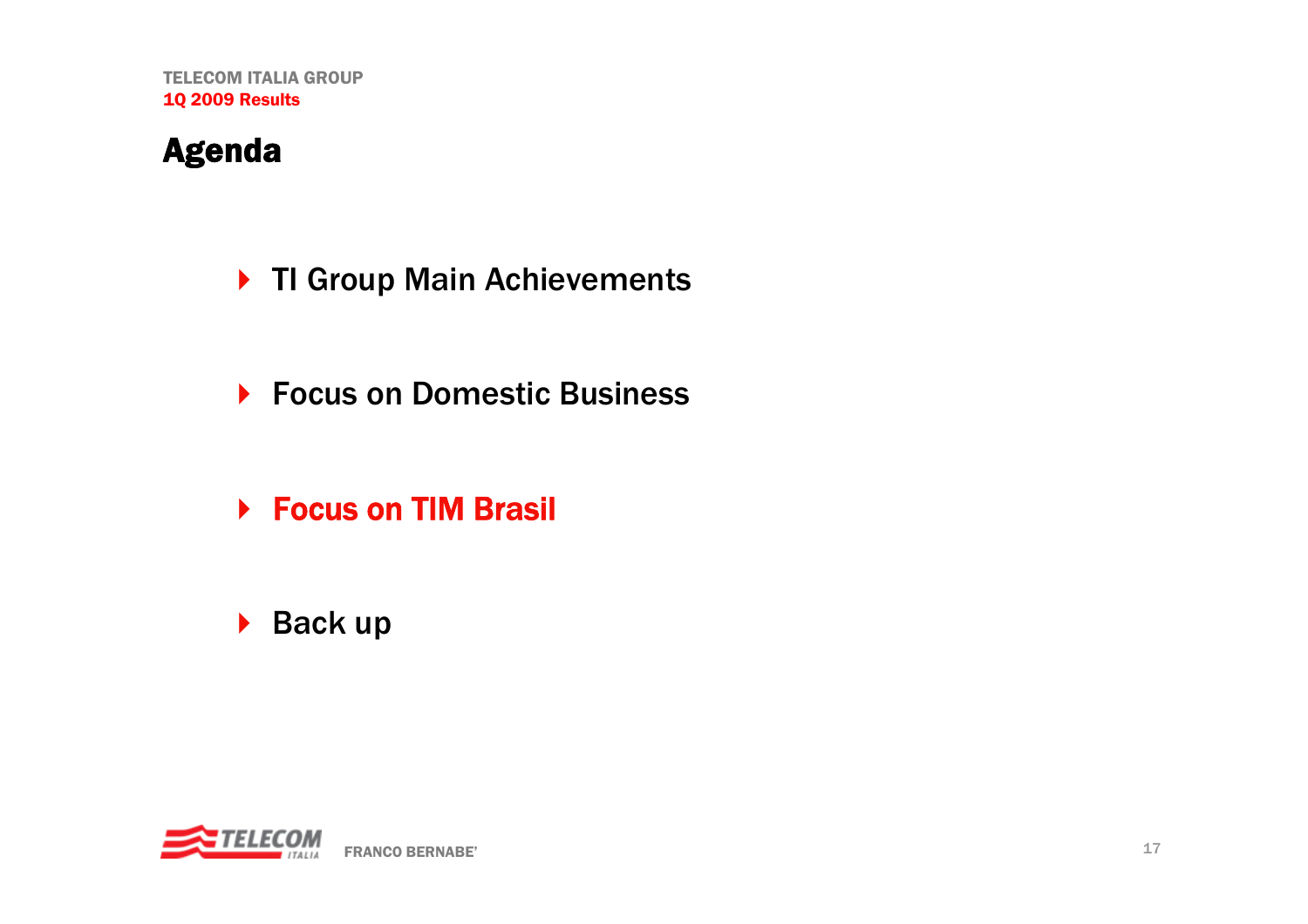## TIM Brasil – Organic Main Results

*Euro mln, %*



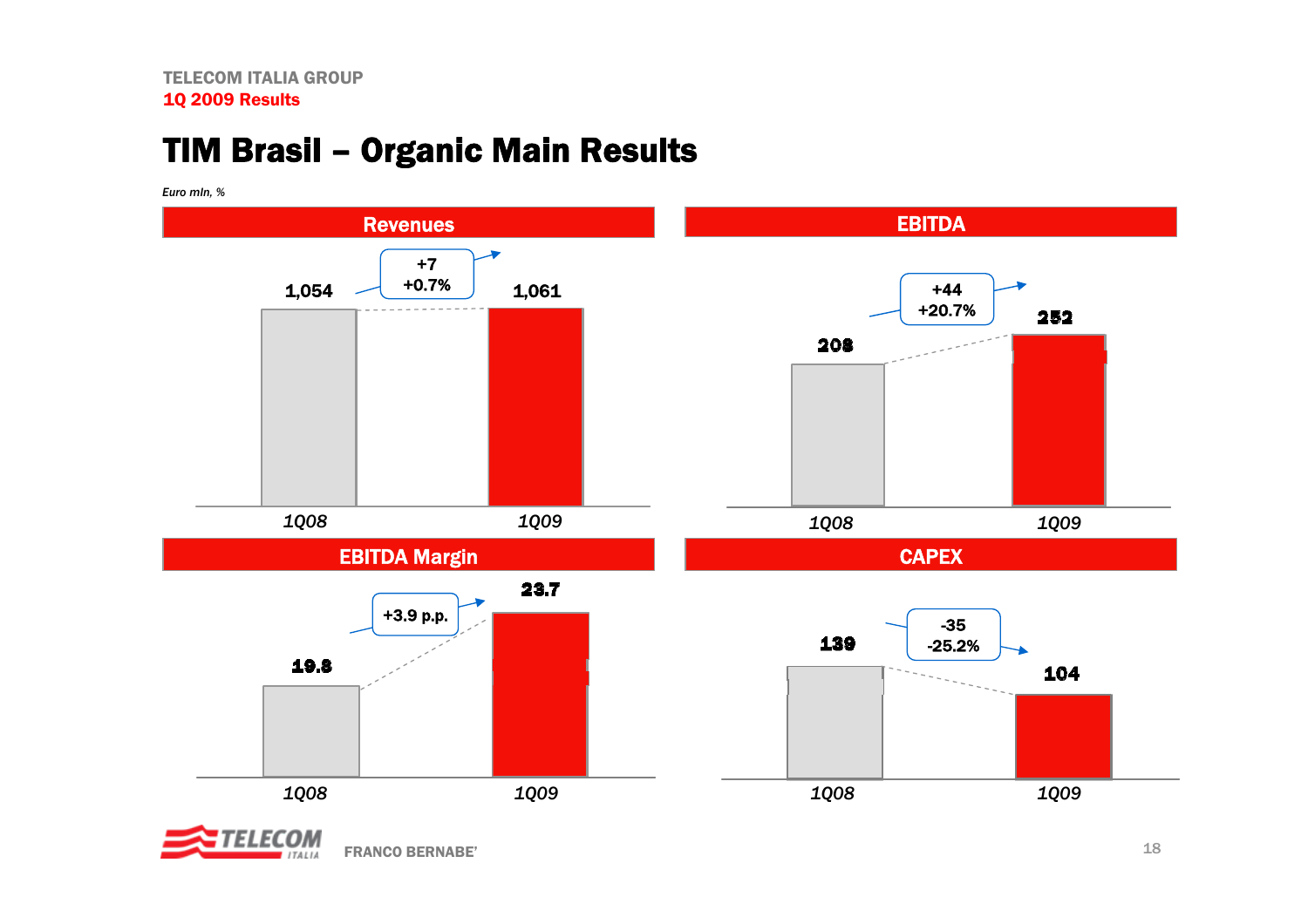## TIM Brasil – Revenues & OPEX Review

### Top Line Performance Reflecting a Transitional Quarter

VAS revenues (+28.6% YoY)

market

Handsets portfolio

### *R\$ Million*



Lights…

▶ Steady innovative VAS growth (~80%) of total VAS) with TIM Web and TIM Fixo outperforming expectations in the mass

~1 mln handsets sold in recent dealer convention with massive miximprovement towards high end devices Price repositioning completed: gained

### …& shadows

Revenue growth at lower pace YoY due to…

- ▶ Postpaid mix decline of -3.7 p.p.
- ▶ Reduction in pre-paid MOU
- **Less incoming revenues -4%**

*Net Service Revenues*

*Net Product Revenues*

### Rigorous Financial Discipline On "Non Growth" Related Investments

flexibility for next quarters

| <b>Efficiency in Discretionary Costs*</b> |                               | optimizing interconnection & Network Costs |       |                            | Bad debt under control            |             |                              |  |
|-------------------------------------------|-------------------------------|--------------------------------------------|-------|----------------------------|-----------------------------------|-------------|------------------------------|--|
| <b>R\$ Million</b>                        |                               | <b>R\$ Million</b>                         |       |                            | <b>R\$ Million</b>                | 272         | <b>Normalized</b>            |  |
|                                           | $\Delta$ YoY<br>$-10%$        |                                            |       | $\Delta$ YoY<br>-4%        |                                   | $95^*$      | $\Delta$ YoY<br>$-24%$       |  |
| 306                                       | $\Delta$ QoQ<br>274<br>$-11%$ |                                            | 1.029 | 991<br>$\Delta$ QoQ<br>-6% |                                   | 177         | $\Delta$ QoQ<br>134<br>$+3%$ |  |
| 1008                                      | 1009                          |                                            | 1008  | 1009                       | % of Net                          | <b>1Q08</b> | <b>1Q09</b>                  |  |
| % of Net<br>9.6%<br><b>Revenues</b>       | 8.6%                          | % of Net<br><b>Revenues</b>                | 32.3% | 30.9%                      | <b>Service</b><br><b>Revenues</b> | 5.9%        | 4.5%                         |  |

*\*G&A, Personnel*



*\* Telesales additional impact*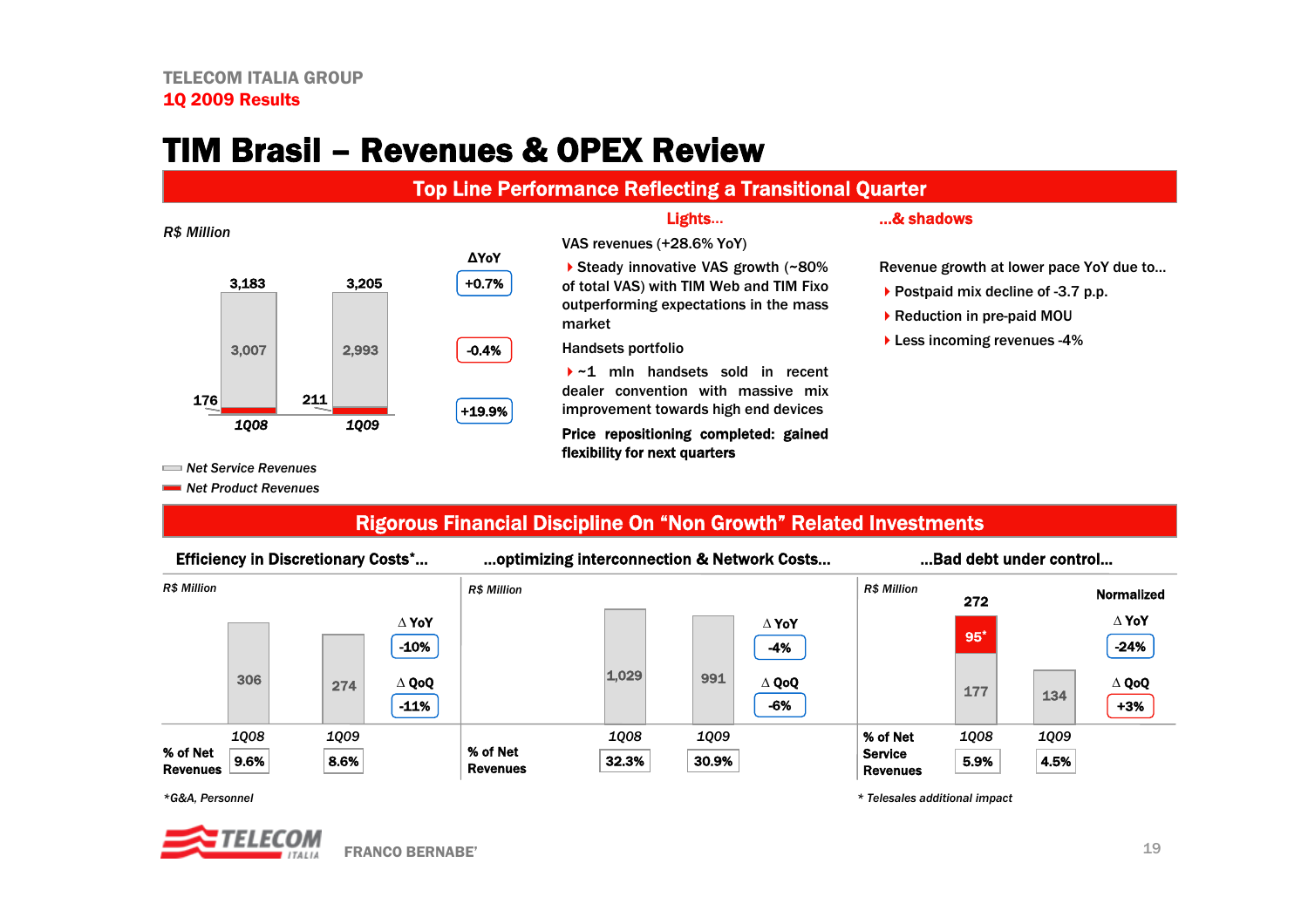## TIM Brasil – Focus On Commercial Effort And Data for March

### Clear and Strong Commercial Roadmap...

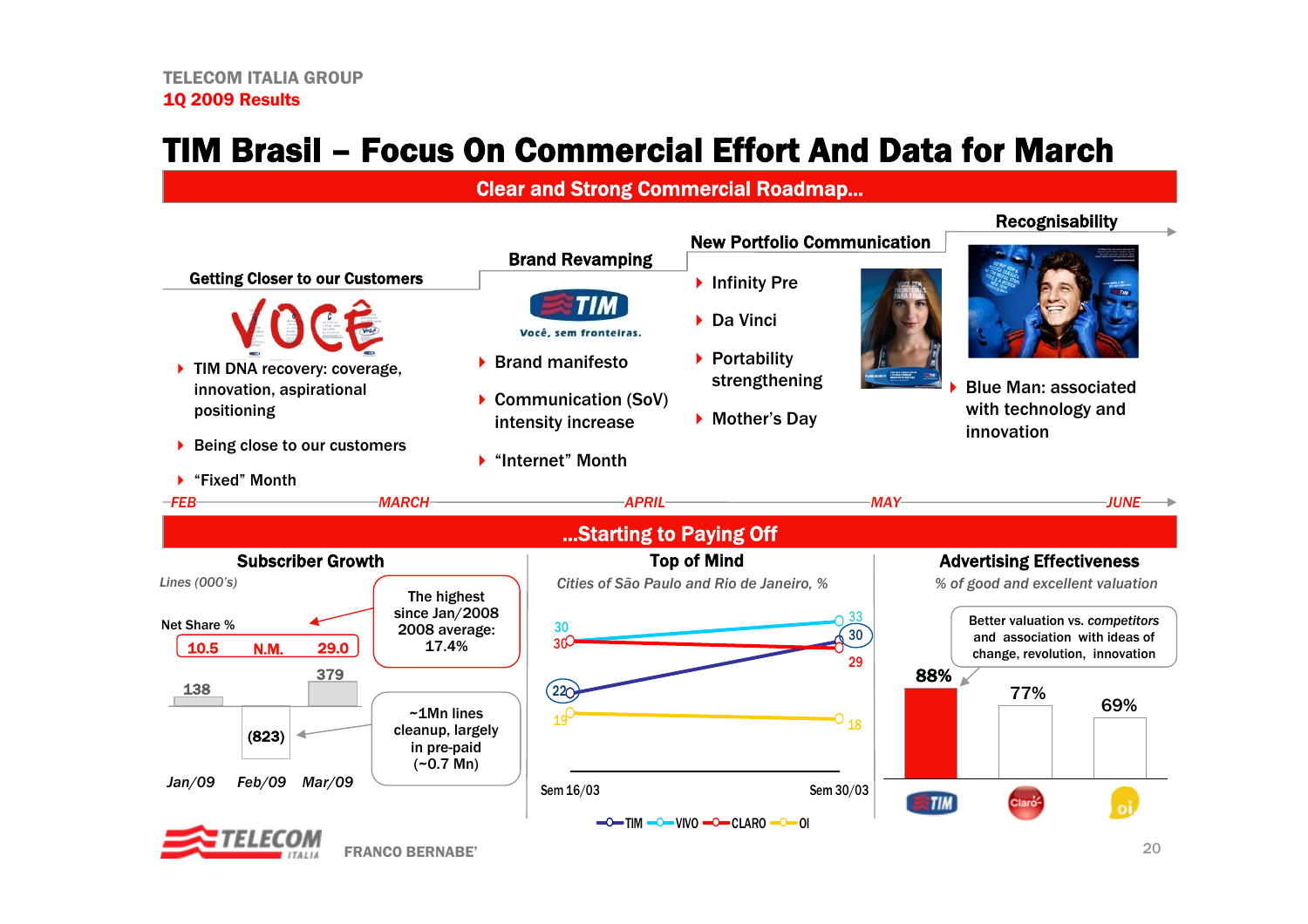## TIM Brasil – Action plan for 2009

## *Back to Growth*

Trend Reversal: Back to Growth

*March: 29% marginal market share*





# +16%2008 2009

### Efficiency Plan Intelig

### Inverting customer growth trend Reinvesting important efficiencies

### Bad debt

▶ Optimization of *collection* ▶ Leaner organization *& dunning processes*

### Network & IT

- ▶ Rationalization& renegotiation of network OPEX (leased lines) and IT
- $\triangleright$  Deep revision of

G&A

## G&A policy

Human Resources

▶ Make vs. Buy

### ...to finance growth

*Total commercial spending*



### New Offering, Focus on Value | Strong EBITDA and OFCF Protection

### Network and trasport efficiencies

- ▶ Leverage on Intelig Backbone (14,500 km fiber optic cable) and MAN (800 km in 18 cities)
- ▶ Upselling and crosselling Intelig and Tim Brasil customers
- ▶ New offers for long distance services to TIM Brasil clients

### ..& improving positioning on LD & Top Clients

*Business clients ('000 CNPJ)*



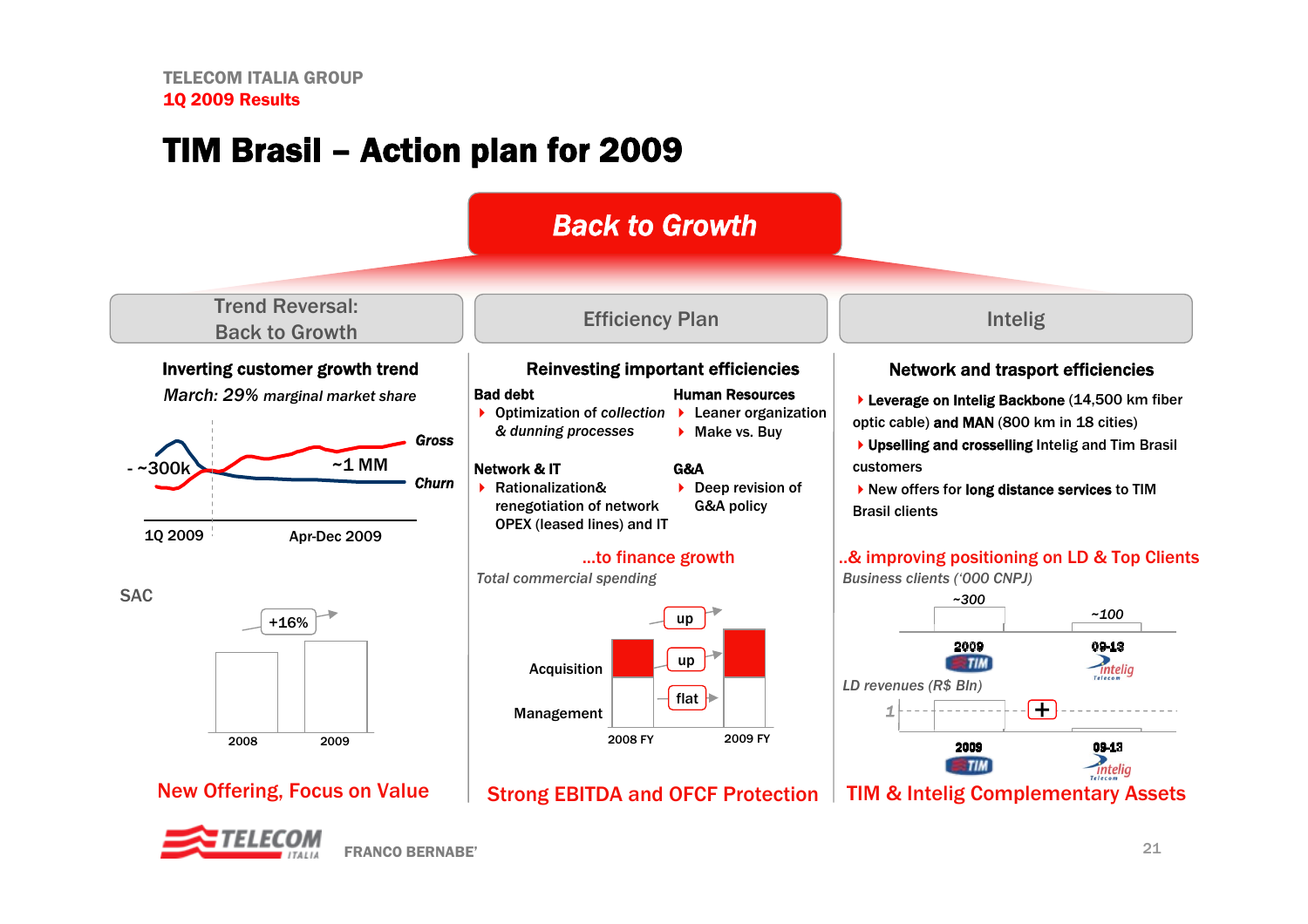## Agenda

- ▶ TI Group Main Achievements
- ▶ Focus on Domestic Business
- ▶ Focus on TIM Brasil
- ▶ Back up